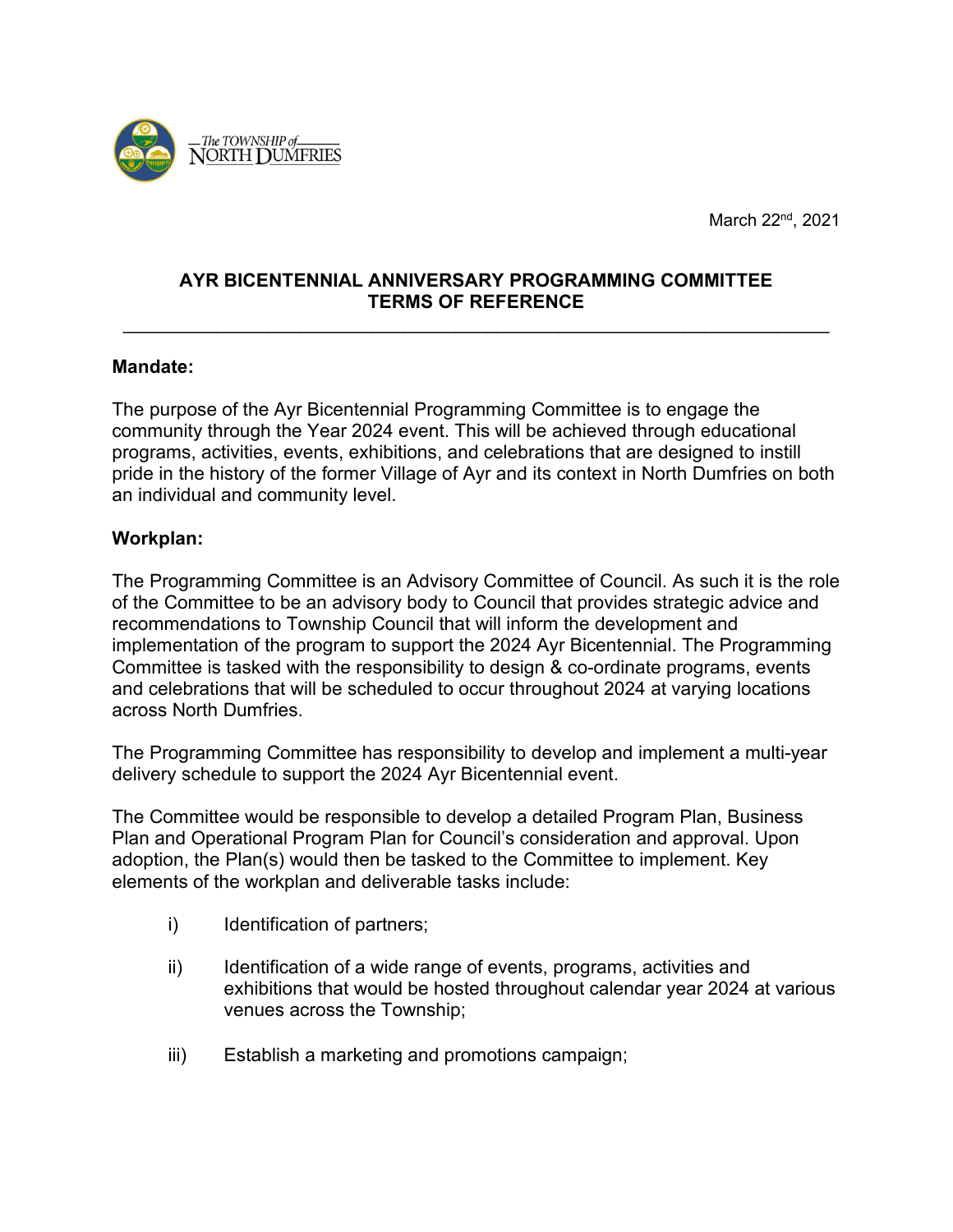- iv) Develop a recommended Budget and leverage funding for the year-long celebration;
- v) Implementation and enablement of the approved programming campaign

Year 2021

- Develop the Bicentennial Anniversary Program Plan and submit to Council for approval;
- Work collaboratively with the Community in the development of the Program Plan and venues;
- Identify "seed" funding necessary for deployment in 2022 to assist in the campaign and long lead time deliverables. This information would inform the 2022 Operating Budget;

Year 2022

- Develop a Business Plan (2022 to 2024) which would focus on event planning and identify site logistics / requirements necessary to support the various program elements at all recommended venues. The Business Plan would also identify a recommended Operations and Logistics governance model to implement the recommended Anniversary Program Plan
- Identify and confirm funding opportunities for the Anniversary Program Plan initiatives, which should include sponsorship and Grant revenue streams;
- Secure long lead deliverables such as specialized services, equipment and/or entertainment;
- Develop a volunteer engagement campaign to support the various venues and logistics elements
- Identify funding necessary for deployment in 2023 to assist in the campaign and deliverables. This information would inform the 2023 Operating Budget;

Year 2023

- Finalize the Operational Program Plan;
- Roll-out the volunteer engagement strategy and commence training, if required;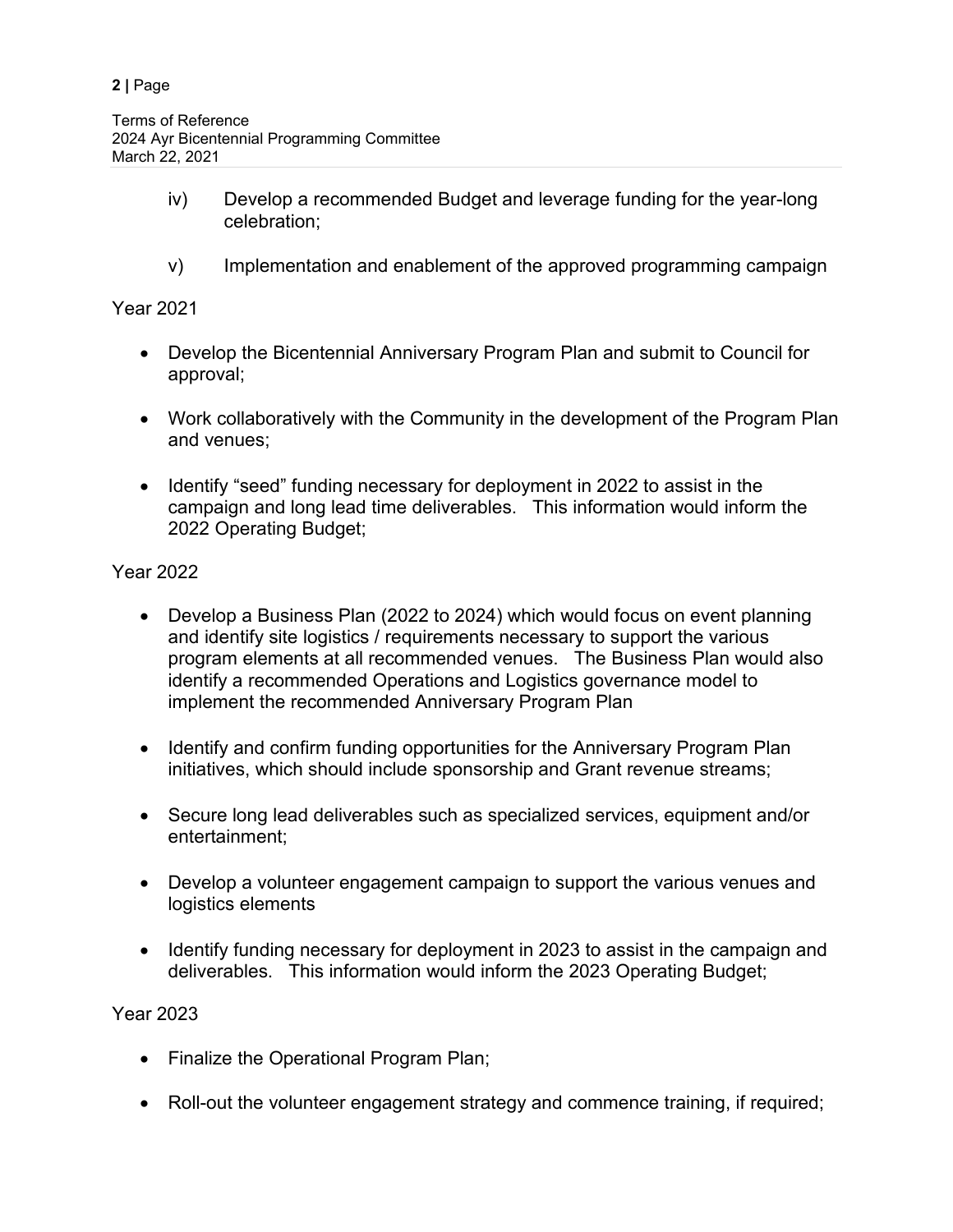#### **3 |** Page

- Apply for and confirm Grants, and, sponsorship opportunities;
- Secure specialized services, equipment and/or entertainment;
- Identify funding necessary for deployment in 2024 to assist in the campaign and deliverables. This information would inform the 2024 Operating Budget

Year 2024

• Execute the Ayr Bicentennial Anniversary Program Plan

Year 2025 (January / February)

• Wrap up / Wind down

# **Committee Composition:**

- 1 member of Township Council
- Mayor is an ex-officio member of the Committee
- Maximum of 6 members of the Public-at-large / Community organizations

Appointees to the Advisory Committee are to be residents and/or business owners of the Township.

Staff Resource:

Recreation & Community Services Coordinator Director of Leisure & Community Services

Council shall advertise and complete a recruitment campaign to solicit interested members of the Community and/or Community Organizations that may be interested in being of the Committee. Council shall appoint members to the Committee by By-law. The appointments to the Committee shall run through to February 2025.

## **Reporting Structure:**

The Ayr Bicentennial Anniversary Committee is to serve as an advisory body to Council. The Committee does not have any delegated authority or decision-making capacity. Recommendations which require Council action will be placed on the Council Agenda for consideration.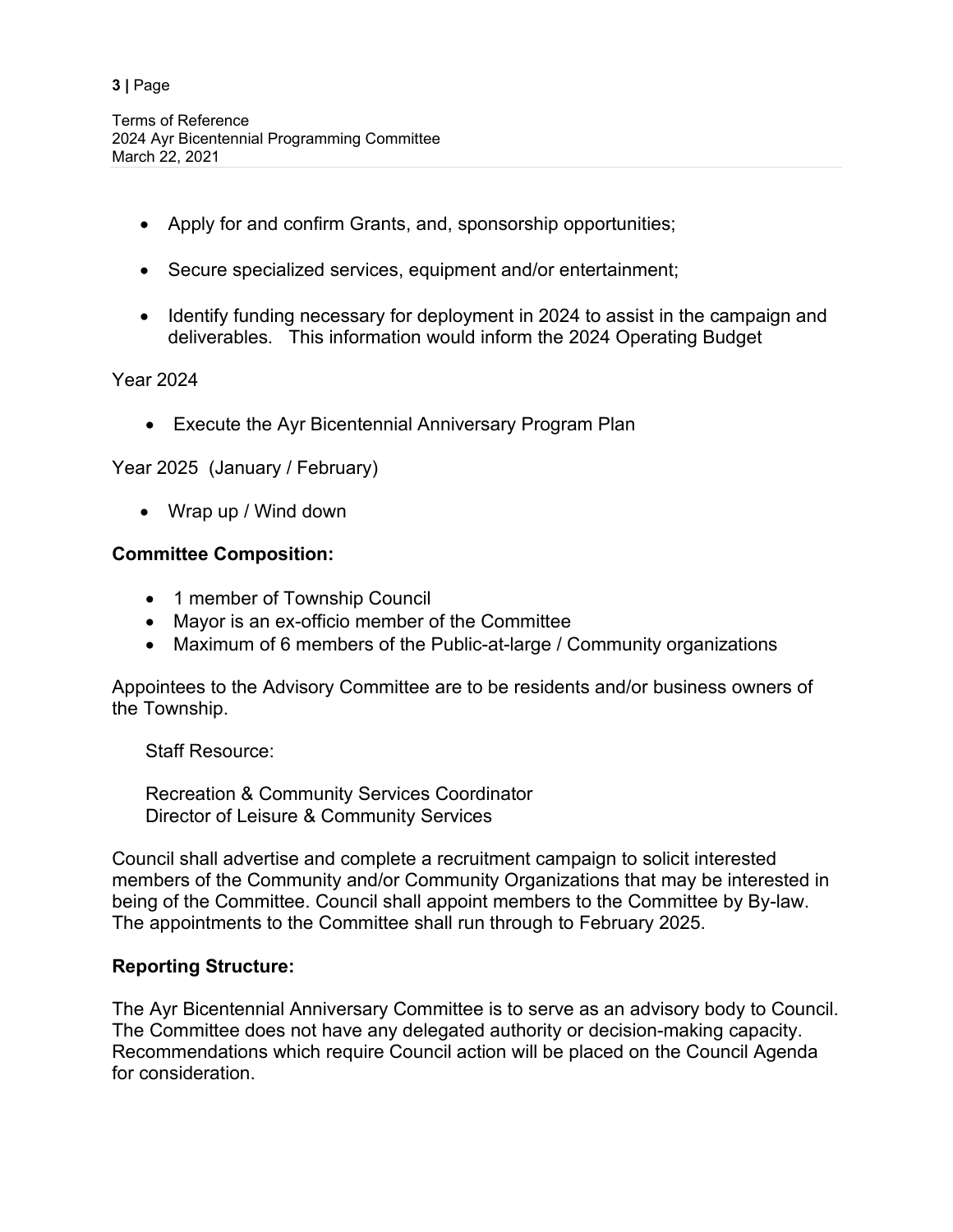**4 |** Page

Terms of Reference 2024 Ayr Bicentennial Programming Committee March 22, 2021

Recommendations requiring implementation and/or expenditures will be reviewed by Staff and considered by Council as Budget matters.

Typically, on business matters on the Agenda, decisions are made based upon group consensus of those members present at the meeting and would be recorded accordingly in the Minutes of Meeting. Where a Recommendation is made to Council on an action item, a Resolution carried by the voting majority will be required. In the event of a tie vote, the motion will not carry. The appointed members to the Committee present at the scheduled meeting will be deemed to be the voting members.

The membership of the Committee will be reviewed and evaluated annually by Council based on the ability of members to carry out their advisory duties, attendance, and participation. Council has the ability to remove members from the Committee should they fail to fulfil their responsibilities to the Committee. To maintain a high level of commitment and ensure business continuity, members may be required to resign if they have been absent for more than two (2) consecutive meetings without good cause. Resignation of a member during the term must be given in writing to the Township Clerk.

# **Appointment of Chair and Vice-Chair:**

The Chair and Vice-Chair shall be elected by a voting majority by the appointed members. The Chair and Vice-Chair positions will be for the term of the Committee. The Council representative to the Advisory Committee for the time period after October 2022 will be appointed by the Council of the 2022 – 2026 Term of Office.

The Chair shall be responsible for conducting the meeting in accordance with the relevant Township By-laws and procedures and will facilitate the discussion at each meeting pursuant to the published meeting Agenda and the Committee's mandate. The Vice-Chair will act in the capacity of the Chair in the absence of the Chair.

The Chair will work with the Recording Secretary to prepare meeting Agendas and the circulation of material to the Committee in advance of the meeting date.

## **Committee Administration:**

A Recording Secretary will be provided from a pool of Township Staff. The Recording Secretary will provide support with Agenda preparation, taking of Meeting Minutes, and will provide organizational and procedural support to the Committee. Agendas will be circulated to the Committee and posted on the Township's website a minimum of six (6) calendar days prior to the scheduled meeting date. All Committee Agendas and Minutes